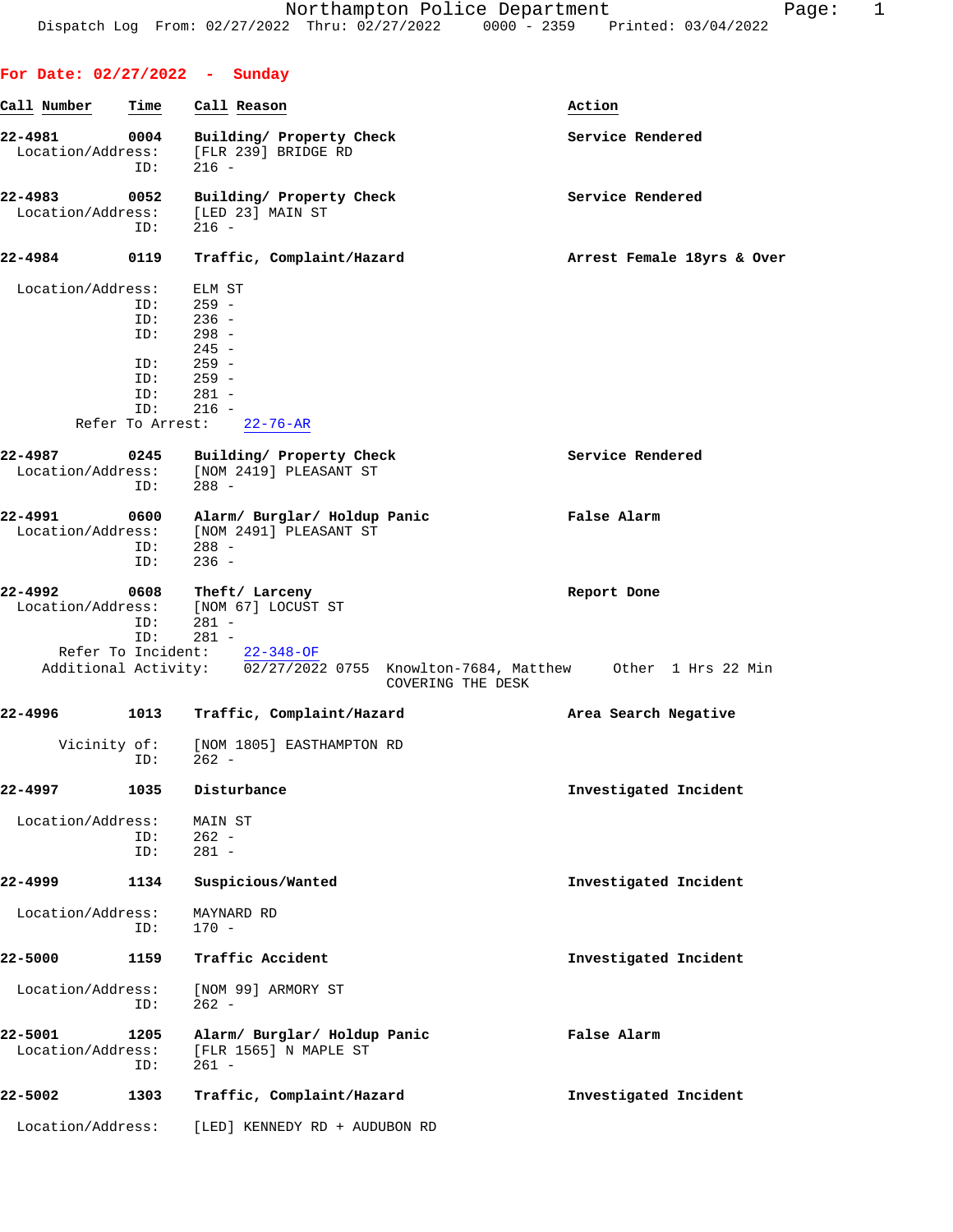|                              |                    | Northampton Police Department<br>Dispatch Log From: 02/27/2022 Thru: 02/27/2022 0000 - 2359 Printed: 03/04/2022 | 2<br>Page:                    |
|------------------------------|--------------------|-----------------------------------------------------------------------------------------------------------------|-------------------------------|
|                              | ID:                | $261 -$                                                                                                         |                               |
| 22-5003                      | 1312               | Traffic, Complaint/Hazard                                                                                       | Verbal Warning Given          |
| Location/Address:            | ID:<br>ID:         | [LED] HAYDENVILLE RD<br>$261 -$<br>$281 -$                                                                      |                               |
| 22-5004                      | 1418               | Harassment / Stalking                                                                                           | Investigated Incident         |
| Location/Address:            | ID:<br>ID:         | [NOM 2130] PLEASANT ST<br>$281 -$<br>$262 -$                                                                    |                               |
| 22-5006<br>Location/Address: | 1436<br>ID:        | Damage/ Vandalism<br>N ELM ST<br>$287 -$                                                                        | Report Done                   |
|                              | Refer To Incident: | $22 - 349 - OF$                                                                                                 |                               |
| 22-5009                      | 1558               | Disturbance                                                                                                     | Investigated Incident         |
| Vicinity of:                 | ID:<br>ID:         | [NOM 291] PLEASANT ST<br>$242 -$<br>$277 -$                                                                     |                               |
| 22-5010<br>Location/Address: | 1616<br>ID:        | Juvenile Problem<br>[NOM 85] JACKSON ST<br>$248 -$                                                              | Service Rendered              |
| 22-5011                      | 1634               | Motor Vehicle Stop                                                                                              | Cite/ Warning Issued/ Traffic |
| Location/Address:            | ID:                | [NOM 299] KING ST<br>$242 -$                                                                                    |                               |
| 22-5013                      | 1703               | Motor Vehicle Stop                                                                                              | Cite/ Warning Issued/ Traffic |
| Location/Address:            | ID:                | [FLR] MAPLE ST + MIDDLE ST<br>$263 -$                                                                           |                               |
| 22-5017<br>Location/Address: | 1849<br>ID:        | Assist/ Service Calls<br>[NOM 148] KING ST<br>$298 -$<br>$245 -$                                                | Service Rendered              |
| 22-5018<br>Location/Address: | 1928<br>ID:<br>ID: | Alarm/ Burglar/ Holdup Panic<br>[NOM 1082] MT TOM RD<br>$248 -$<br>$298 -$<br>$245 -$                           | False Alarm                   |
| 22-5019                      | 2101               | Suspicious/Wanted                                                                                               | Investigated Incident         |
| Location/Address:            | ID:<br>ID:         | ELM ST<br>$287 -$<br>$298 -$<br>$245 -$                                                                         |                               |
|                              |                    | Additional Activity: 02/27/2022 2104 McCabe-8504, Thomas Patrol 1 Hrs 43 Min                                    |                               |
| 22-5022<br>Location/Address: | 2253<br>ID:        | Building/ Property Check<br>[LED 35] RIVER RD<br>$298 -$<br>$245 -$                                             | Service Rendered              |
| 22-5023                      | 2323               | Motor Vehicle Stop                                                                                              | Verbal Warning Given          |
| Location/Address:            | ID:                | SOUTH ST + HAMPDEN ST<br>$298 -$<br>$245 -$                                                                     |                               |
| 22-5025<br>Location/Address: | 2333               | Building/ Property Check<br>[FLR 92] PINE ST                                                                    | Service Rendered              |